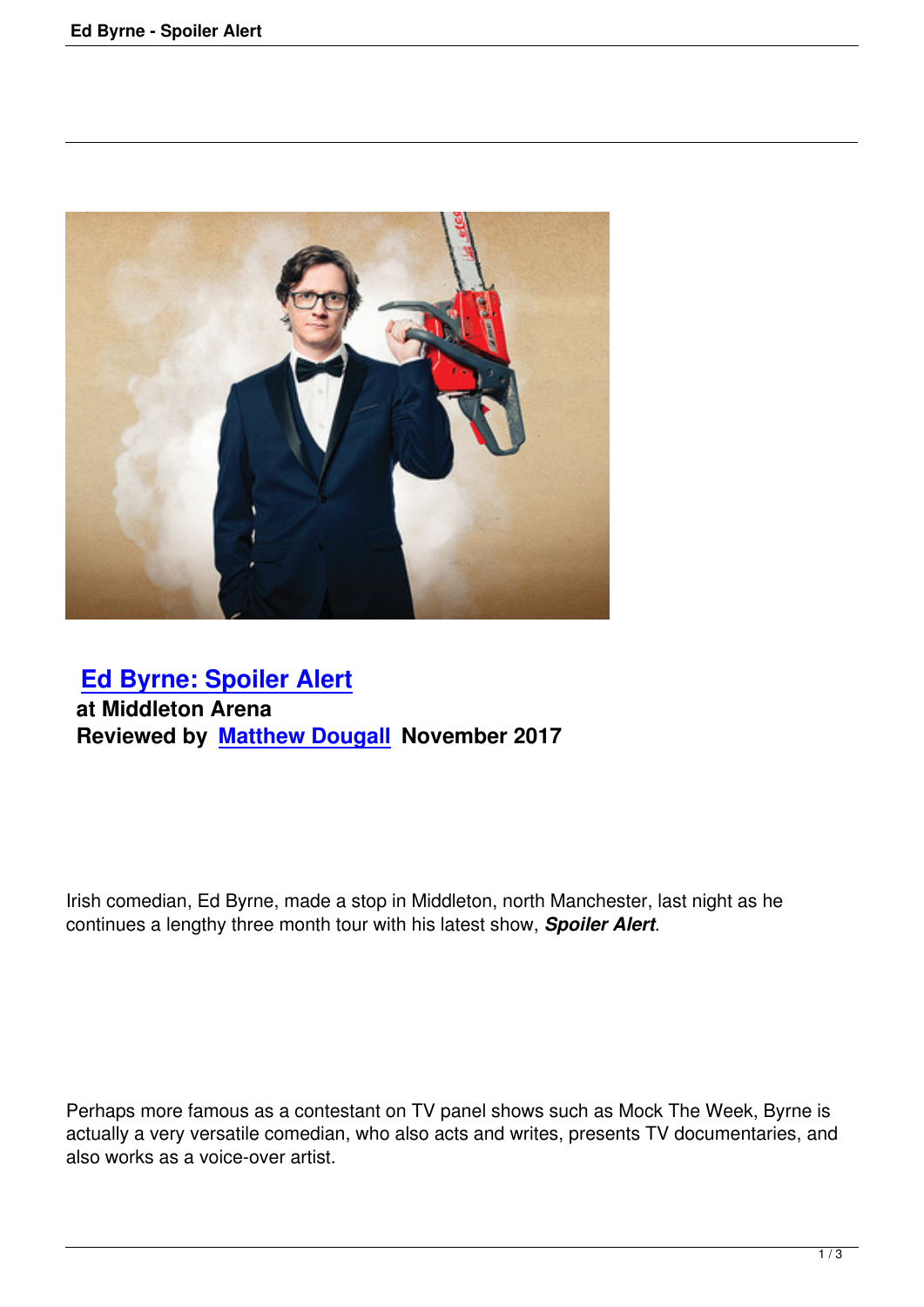**Spoiler Alert**, like the vast majority of Byrne's comedy, is based on observations, and this evening it was modern life and his family who bore the brunt of his acerbic material. He tells briefly of his upbringing in the 70s, and compares this to how he, and all other parents spoil their children, who have everything handed to them on a plate. His anecdotes about the electric fence and him running out of petrol were especially funny.

Surprisingly really I suppose, but underlying the comedy, Byrne was actually quite serious, and his message to us all was clear; that we live in a country and at a time when we are completely spoilt. Life is cosseted to such an extent that we can choose which news we wish to read - even the truths that surround us are made to measure. A rather sobering thought for a comedian to make, but it hit home, and with Byrne's rather manic and seemingly disorganised ranting style, it was also very funny.

Now here comes the rub. Byrne's act started at 9:20pm. Before this we had 'filler material' provided first of all by Byrne himself who introduced his own support in a very unrehearsed and impromptu way (using far too many expletives for anyone anywhere!), and then we had to listen to another comedian for the remainder of the first half, and then come back to him for a few minutes after the interval before being able to enjoy what we had come to see.

The comedian in question was Canadian **Paul Myrehaug**, who was rather laconic and laid-back. A totally different style from Byrne, but surprisingly their materials touched on similar topics. However, Myrehaug did not particularly impress, but I did enjoy his anecdotal style. His